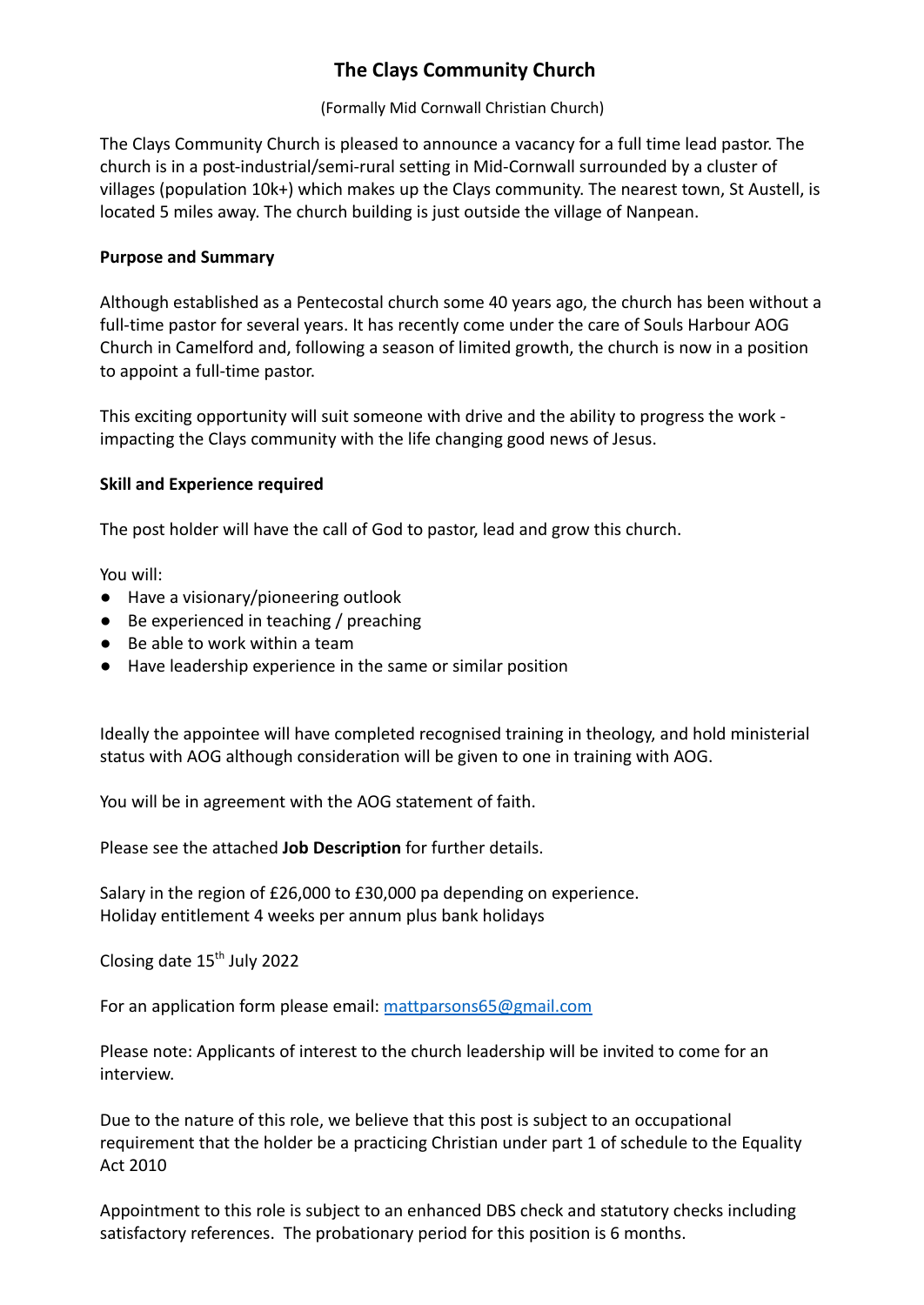### **Job Description**

| Post title: | <b>Lead Pastor</b>                                  |
|-------------|-----------------------------------------------------|
| Location:   | <b>Clays Community Church, Old Pound, Cornwall</b>  |
| Reports to: | <b>Church Council</b>                               |
| Salary:     | £26,000 - £30,000 dependent on experience           |
| T&Cs:       | 20 days annual leave + 8 bank holidays              |
| Pension:    | The post holder will be informed of the NEST scheme |
|             |                                                     |

## **Overview of role:**

The post holder will be responsible for the pastoral leadership of the Clays Community Church and to grow the church within the Clays community in Cornwall.

#### **Key Areas of Responsibility:**

#### **Ministry**

- Preach and teach the word of God
- Identify, develop and use giftings within the church.
- Provide pastoral care personally, and through the development of team ministry.
- Establish team leaders within various departments, primarily youth and children's work.
- Work with the church leadership in creating and developing its purpose and vision.
- Connect with the general public through various activities and the provision of pastoral care.
- Develop and grow evangelism within the church to reach the Clays community.
- Officiate at marriages, funerals and other special services.
- Work with the other AOG churches to develop ministerial relationships within Zone and Area level. This includes attending the annual conference.